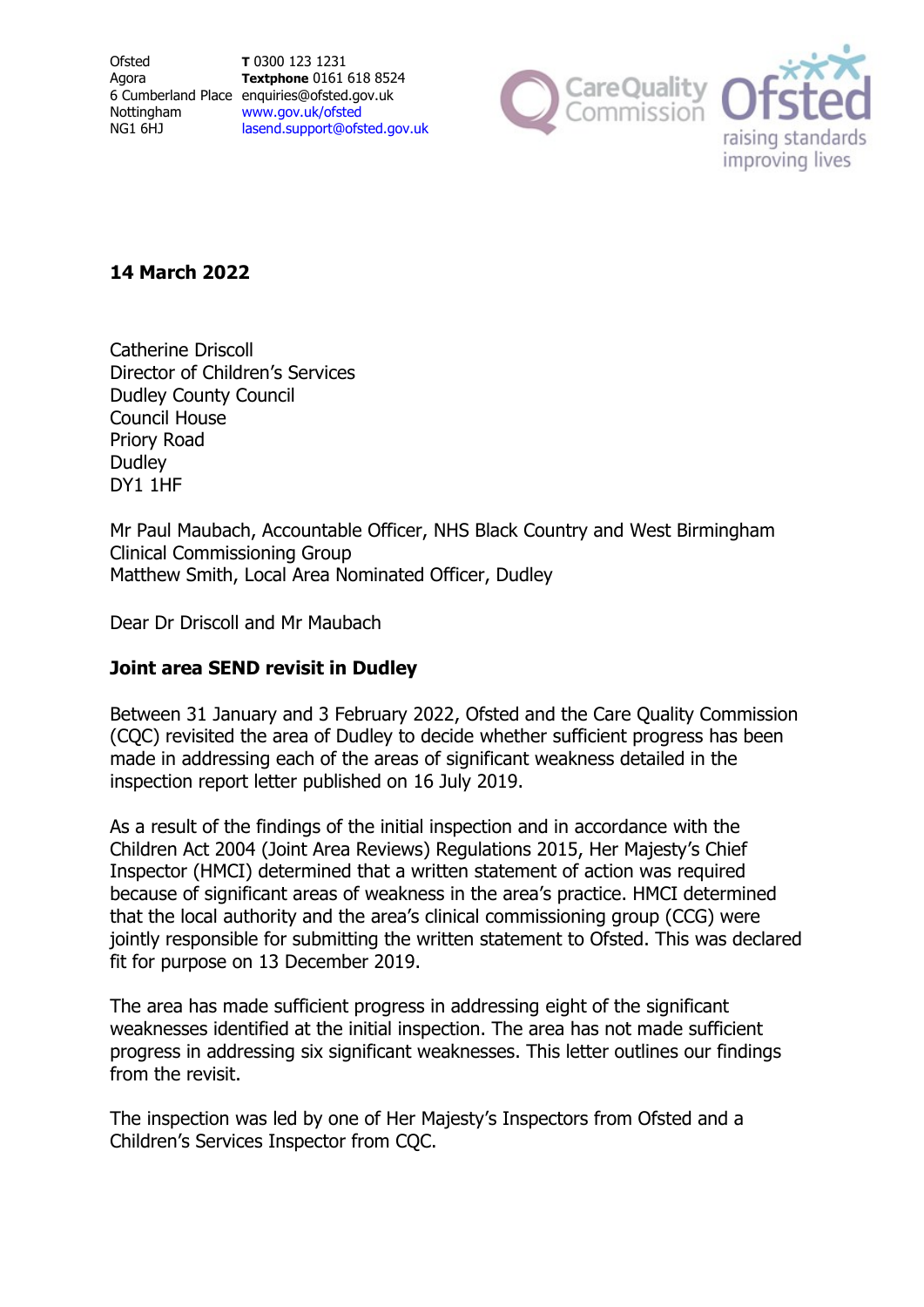



Inspectors spoke with children and young people with special educational needs and/or disabilities (SEND), parents and carers, headteachers, special educational needs coordinators (SENCos), the parent carer forum (PCF) and local authority and NHS officers. Inspectors looked at a range of information about the performance of the area in addressing the 14 significant weaknesses identified at the initial inspection, including the area's improvement plans and self-evaluation. Inspectors also looked at a sample of education, health and care (EHC) plans and evaluated the online local offer. Inspectors considered the responses to the parent and carer survey and the emails sent to Ofsted.

In reaching their judgements, inspectors took account of the impact of the COVID-19 pandemic on SEND arrangements in the area. Inspectors considered a range of information about the impact of the pandemic and explored how the area's plans and actions had been adapted as a result.

## **Main findings**

■ At the initial inspection, inspectors found the following:

## **Improvement strategies are not embedded, and they have not had a marked impact on improving outcomes for children and young people with SEND.**

- At the start of the summer term 2021, area leaders established four working groups to review SEND provision for children and young people in Dudley. An external body facilitated this process. Education, health, social care, the PCF, children and young people, and the voluntary sector were represented on these groups. The working groups provided leaders with a clear overview of the area's strengths and the further improvements that needed to be made. Area leaders used the findings to develop and co-produce (a way of working where children and young people, families and those that provide services work together to create a decision or a service that works for them all) the new three-year SEND strategy, which was launched in September 2021. The strategy is child centred and aims to provide children and young people with SEND with the appropriate support and provision so they can achieve their full potential. The local area is making sufficient progress in relation to these aims. However, currently, there are still too many parents and carers who do not have confidence in how their children's SEND needs are being met.
- The SEND oversight group (SOG) monitors the SEND strategy. Education, health, social care and the PCF are represented on this group. The group provides support and challenge relating to specific aspects of the SEND strategy. Area leaders have worked with education settings to promote the strategy and provide training to develop inclusion further across the borough. Currently, half of the education settings in the local area are on board with, and supportive of, the SEND strategy. Setting leaders and SENCos speak positively about improvements across the local area SEND system. Area leaders are working strategically to bring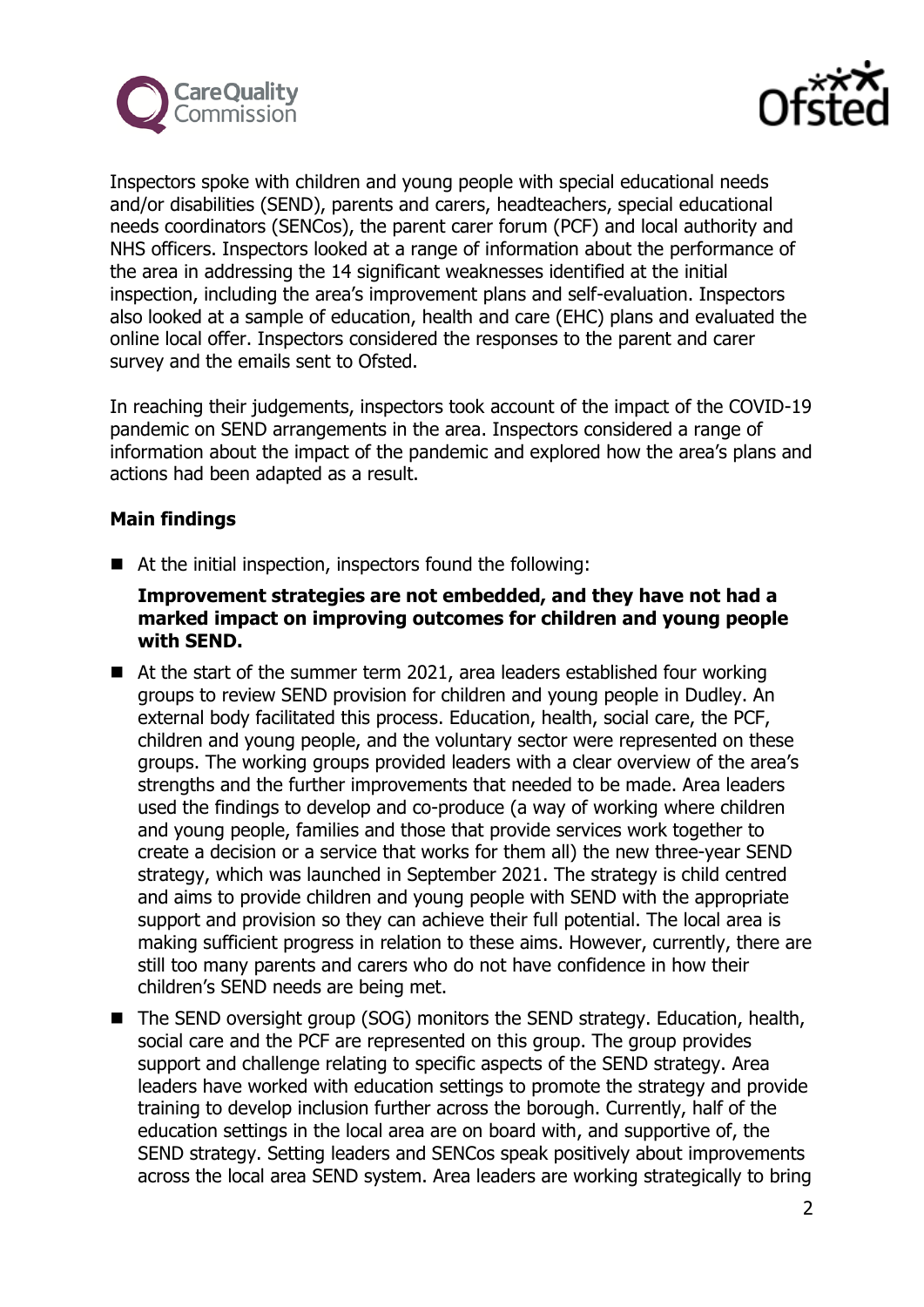



on board the remaining education settings to further embed the strategy across the sector. This will build on what has already been achieved.

- The SEND strategy works alongside other improvement strategies. The inclusive pathways strategy was launched in January 2021. The strategy brings relevant agencies together to monitor and provide bespoke, timely support for children and young people, including those with SEND, who are in danger of being excluded. The short-term use of alternative provision is a fundamental aspect of this programme. This approach is having a positive impact on reducing the number of children and young people with SEND who are excluded. So far, this academic year, no child or young person with an EHC plan has been permanently excluded.
- The preparation for adulthood strategy was launched in June 2021. The strategy consists of four pillars linked to education and employment, community inclusion, independent living, and health and well-being. The overall aim is to prepare young people for adulthood. The strategy has already resulted in positive outcomes relating to the number of young people entering employment and apprenticeships. However, there is more work to be done, especially in relation to supporting young people aged over 19 with the most complex needs.

## **The area has made sufficient progress to improve this area of weakness.**

■ At the initial inspection, inspectors found the following:

# **The needs of children and young people with SEND have not been accurately identified or moderated over time.**

- In the past, there was an over-identification of moderate learning difficulties. This meant that the needs of some children and young people had not been accurately identified. As a result, appropriate provision was not put in place and the needs of children and young people were not being met effectively.
- Currently, the needs of children and young people are still not always correctly identified. Area and setting leaders do not have a clear and shared understanding of the difference between identification and assessment of need. Consequently, too many children and young people do not do well academically and socially because suitable provision is still not put into place because their needs are not correctly identified. When the needs of children and young people are accurately identified, this leads to positive outcomes for children and young people, but this does not happen often enough. Area leaders have introduced a range of systems, such as early help protocols and processes and the violence reduction unit, to respond to and enhance the identification of children and young people's needs. However, it is not clear whether those who make the initial decision around the identification of need have the necessary awareness, expertise, knowledge and understanding to identify the needs of children and young people accurately.

## **The area has not made sufficient progress to improve this area of weakness.**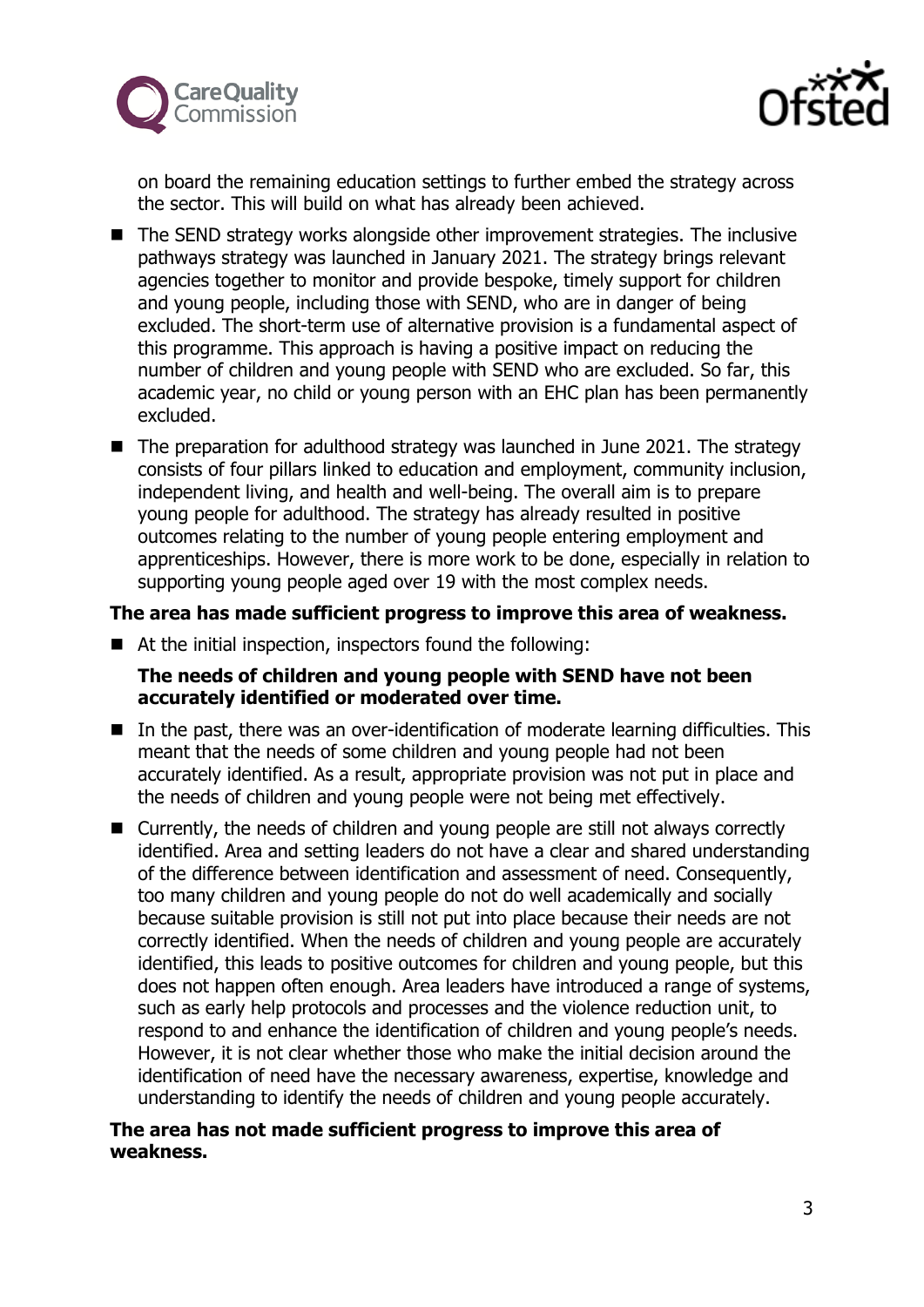



■ At the initial inspection, inspectors found the following:

**A strategic approach to assessment and provision mapping in Dudley is lacking. There is poor coordination of assessment information between agencies, resulting in fragmented information systems.**

■ Area leaders have developed systems and procedures to support the assessment of SEND. There is evidence of a strong partnership between relevant services, such as educational psychology, speech and language, occupational therapy, and the learning support services. When a child has been accurately identified as having SEND by a setting or relevant service, precise assessment provides a greater understanding of this need. Reports are thorough and detailed and are shared with the relevant agencies. They identify what needs to be done as a result of the assessment to promote high-quality outcomes for the child or young person. Area leaders in the partnership have used the assessment information to develop provision mapping across the local area. For example, the development of a range of additional resourced provisions for pupils with social, emotional and mental health needs, and speech, language and communication needs means that more children and young people have their needs met in mainstream schools.

#### **The area has made sufficient progress to improve this area of weakness.**

■ At the initial inspection, inspectors found the following:

## **Joint commissioning is underdeveloped. It is not always informed by accurate analysis of performance data, which is required to understand areas of need and gaps in current service provision.**

- The local area does not consistently use data well to collaboratively inform strategic priorities. Area leaders set out plans to improve the effectiveness of commissioning arrangements while considering the current commissioning cycles for different services. However, commissioning decisions were not informed by information contained within the Joint Strategic Needs Assessment.
- Systems and processes are now in place to provide area leaders with relevant performance data. The partnership acknowledges that more needs to be done to make sure that the analysis and use of data support the local area's commissioning decisions to meet children and young people's current and ongoing needs.
- Area leaders have started to identify and implement processes to enable education, health and social care services to work together on strategic priorities. However, parents and carers and young people are not sufficiently involved in developing strategic joint commissioning to assist in identifying commissioning priorities.

#### **The area has not made sufficient progress to improve this area of weakness.**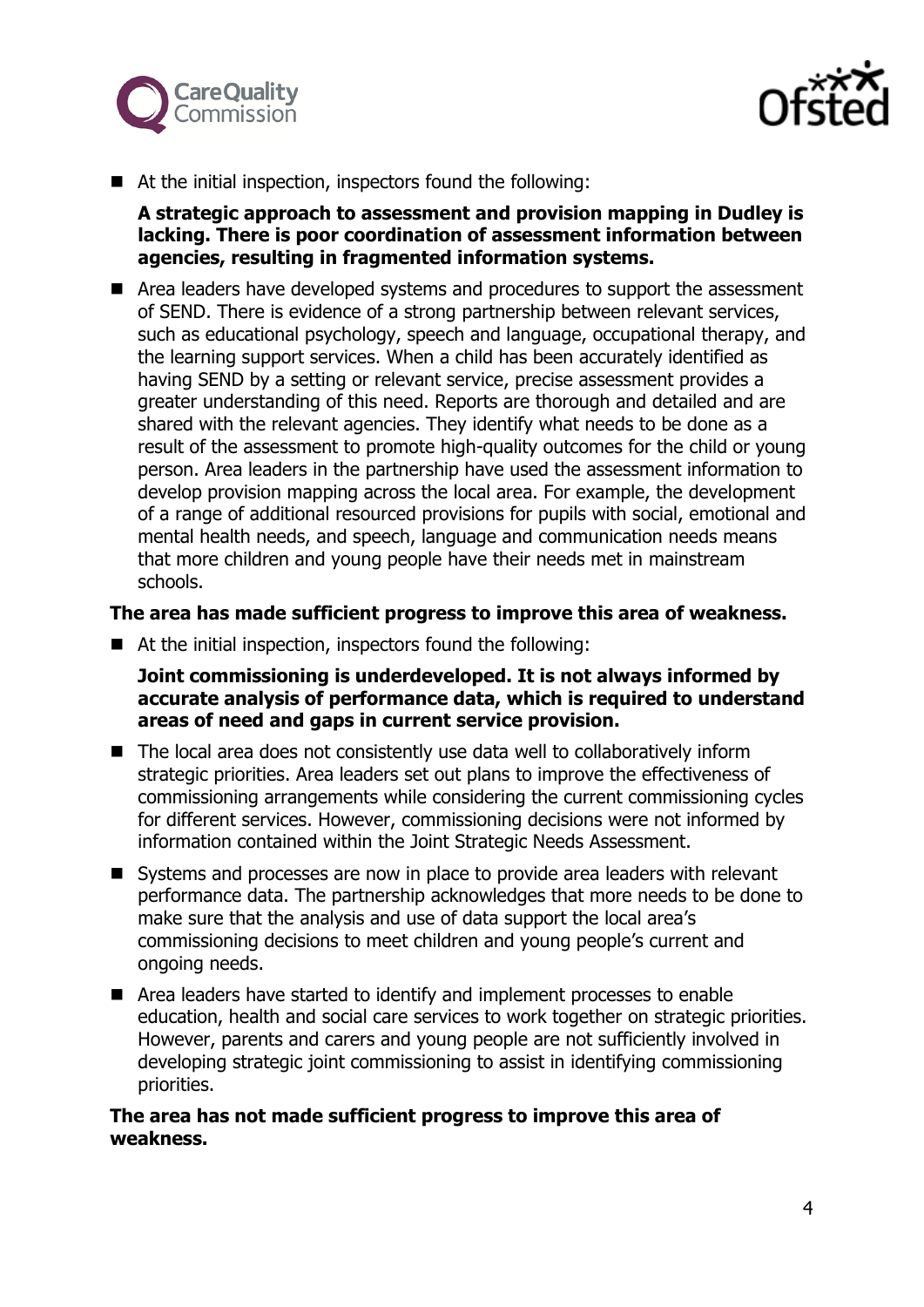



■ At the initial inspection, inspectors found the following:

#### **The designated medical officer (DMO) has insufficient capacity to promote SEND agenda across health providers.**

- The recruitment of a designated clinical officer (DCO) to work alongside the DMO has strengthened the focus on children and young people with SEND. This increase in capacity has significantly improved partnership working between the CCG, all health professionals and the local authority, at both strategic and operational levels. There is an improved relationship with the PCF and a recognition of its necessary involvement to ensure that health partners are getting it right for children and young people with SEND.
- **Effective training has been delivered to increase health professionals' knowledge** and confidence in relation to their SEND responsibilities and their contributions to the statutory assessment process. All health providers completed a baseline survey so that area leaders could gain an understanding of their level of knowledge. Further sessions have been arranged to support the ongoing development of health professionals' knowledge, understanding and expertise.
- Engagement between the DCO and health providers as part of the developing health pathways meetings helped to identify that a new template for requesting health advice for EHC assessments and planning was required. This work has been undertaken in collaboration with the SEN team and health partners to improve the quality of information shared.

# **The area has made sufficient progress to improve this area of weakness.**

■ At the initial inspection, inspectors found the following:

## **Co-production with parents is weak. Co-production at a wider strategic level is underdeveloped.**

- Parents and carers have started to engage with developments in the local partnership through the growth of the recently formed PCF, but this is in the early stages. The PCF work plan is appropriately focused on further promoting this level of strategic engagement. The formulation of the new SEND strategy was co-produced with a range of stakeholders, including the PCF. The improvement of the new local offer has been supported by the direct involvement of parents and carers, children and young people, and community groups.
- Local education providers, health, social care and the voluntary sector speak positively about how they were involved in the co-production and development of improvement strategies, such as the preparation for adulthood strategy. All these actions are supporting the continued development of co-production across the area.

#### **The area has made sufficient progress to improve this area of weakness.**

■ At the initial inspection, inspectors found the following: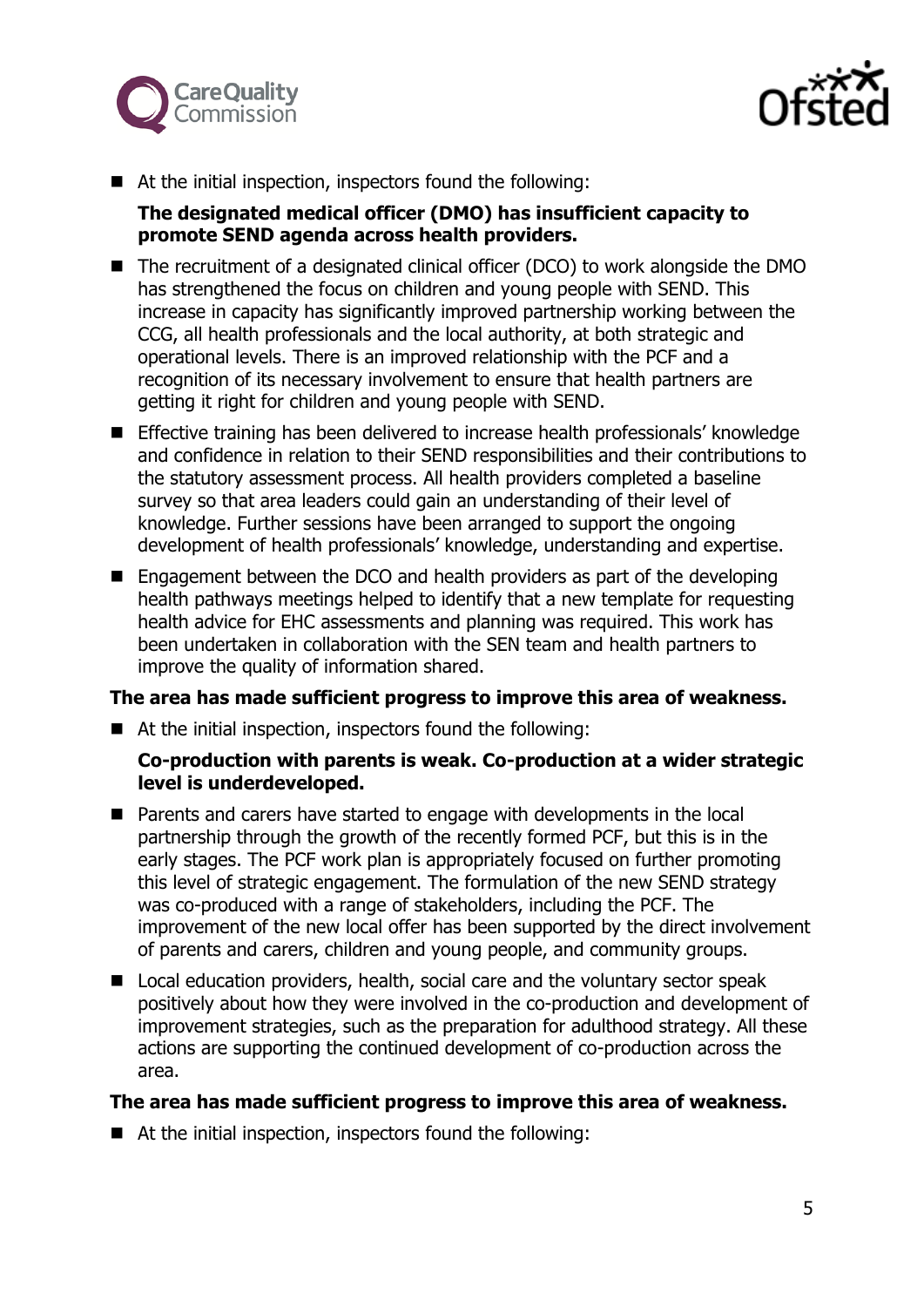



## **There is a great deal of parental dissatisfaction. The passion and commitment of the various parent groups have not been harnessed. Many parents and carers feel disengaged from the system.**

■ Despite developments within the local partnership, there continues to be a high level of parental dissatisfaction. Too many parents and carers continue to feel disengaged from, and let down by, the local area systems for children and young people with SEND. A significant proportion of parents and carers say that services have not improved over time. The concerns of parents and carers link to a wide range of areas, including the statutory assessment process, the timeliness and quality of EHC plans, annual reviews, communication with local area officers, appropriate settings for their children and some of the specialist services, including the child and adolescent mental health services. Area leaders acknowledge that they need to build trust with parents and support them to understand the journey that the local area is on in relation to improving SEND provision. Leaders acknowledge that the level of dissatisfaction is deep rooted and based on long-term issues in the local area, which will take time to address and remedy.

## **The area has not made sufficient progress to improve this area of weakness.**

■ At the initial inspection, inspectors found the following:

**There is a lack of understanding about inclusion in Dudley. The local area needs to change the culture and develop stakeholder confidence in the system.**

- Area leaders have implemented plans to change the culture of inclusion across the local area. Stakeholder confidence in the system is improving.
- Area leaders and officers work closely with schools, particularly secondary settings, to promote inclusion and make it a higher priority across the sector. School leaders value the headteacher briefings because these promote information-sharing and collaboration across schools. Setting leaders value the role they have played in co-production, especially in relation to the formulation of the SEND strategy and their representation on the SEND oversight group.
- Area leaders have developed the SENCo network to support communication and the development of SEND across mainstream schools. SENCos speak very positively about the network. They say that it supports them in their individual schools and equips them with the skills and expertise to carry out their roles more effectively. SENCos value the contribution that specialist services make to support them to identify, assess and meet the needs of children and young people with SEND.
- Mainstream primary and secondary pupils with SEND say that they feel part of their respective schools. They say that everyone is treated the same. This reflects the positive action taken by area leaders to communicate a greater understanding of inclusion in schools and settings. Pupils say that they feel included in lessons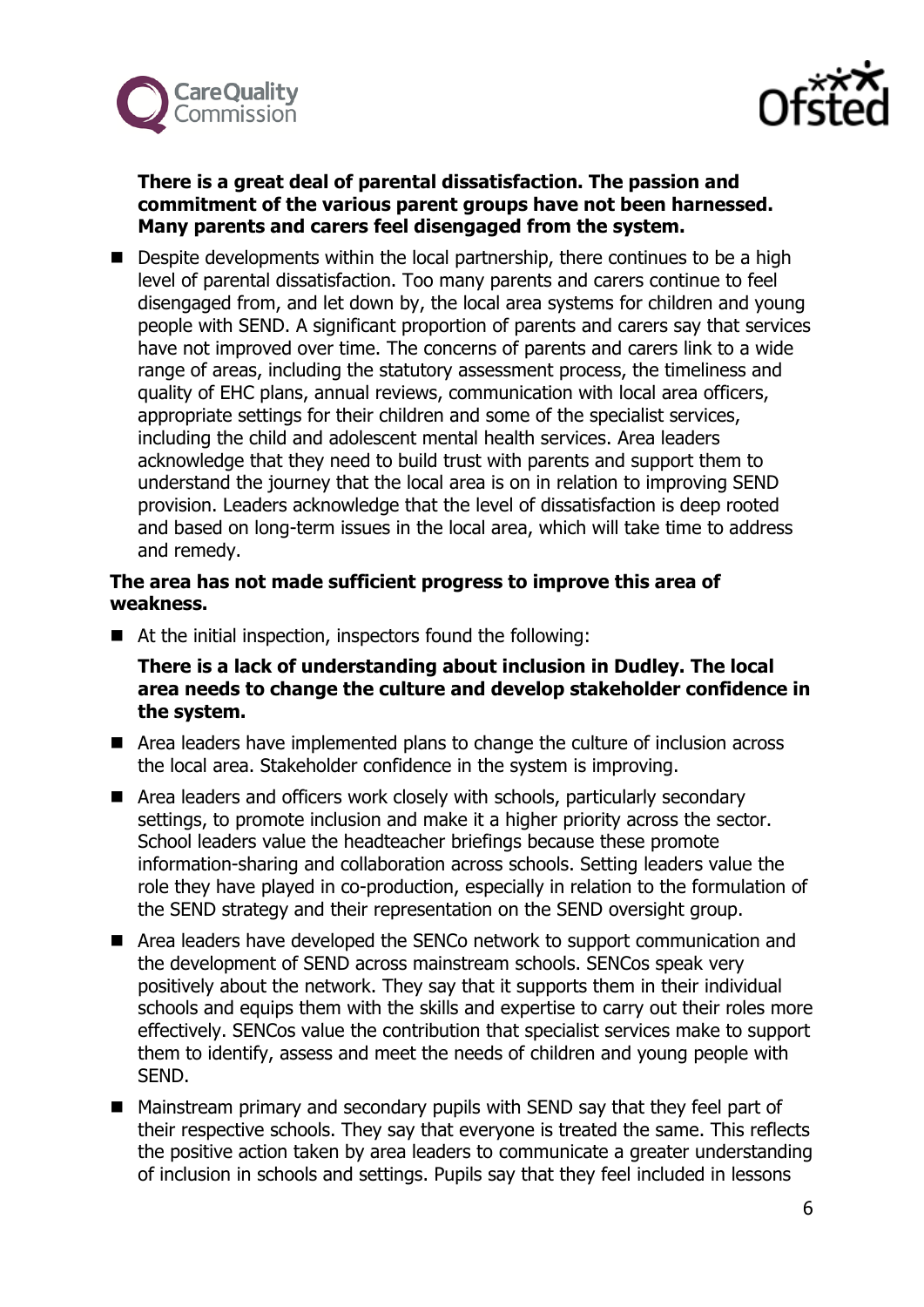



and all aspects of school life, including extra-curricular clubs. They say that they get the support they need in lessons to help them complete their work. Pupils value the support they get from staff in school. They say that they have a voice in their school, that staff listen to them, and that their views are acted on. Pupils speak positively about the external agencies that come into school to work with them.

 $\blacksquare$  Area leaders know that there is more work to do with schools so that the culture of inclusion spreads more widely and deeply across the local area.

#### **The area has made sufficient progress to improve this area of weakness.**

■ At the initial inspection, inspectors found the following:

## **The published local offer is poor. It is underused and difficult to navigate.**

- Area leaders and stakeholders quickly established that information contained within the previous local offer was not fit for purpose. A series of ineffective local offers had eroded provider and parent confidence in the platform.
- Area leaders have systematically reviewed the processes for developing, maintaining and reviewing the local offer. They have carefully considered the experience of a parent or carer accessing the local offer. The site leads with a child or young person's developmental need, rather than service provision, to enable a better navigation pathway through the pages. The platform is available in a variety of different languages and formats.
- The new local offer has been published. It is currently under further review before a formal public launch later in the year. A team has been established to make sure that the local offer is regularly updated. There are positive examples of co-production with parents and carers, local communities, and children and young people to refine the local offer in order to make sure it provides the information needed. Area leaders and those with responsibility for the local offer know that there is more work needed to build the confidence of parents and carers and providers in the local offer. However, there has been sufficient progress to develop a high-quality source of information for all in the borough.

#### **The area has made sufficient progress to improve this area of weakness.**

■ At the initial inspection, inspectors found the following:

## **EHC plans are often of poor quality. They are not outcome focused and often lack information about health and social care. Completed EHC plans are often not shared with early years settings.**

■ There remains too much inconsistency and variability in the quality of EHC plans. Health and social care involvement is still not sufficient to meet the needs of children and young people with SEND. Area leaders are taking action to improve the statutory assessment process. For example, there is a new team that supports the putting together of EHC plans, and there have been recent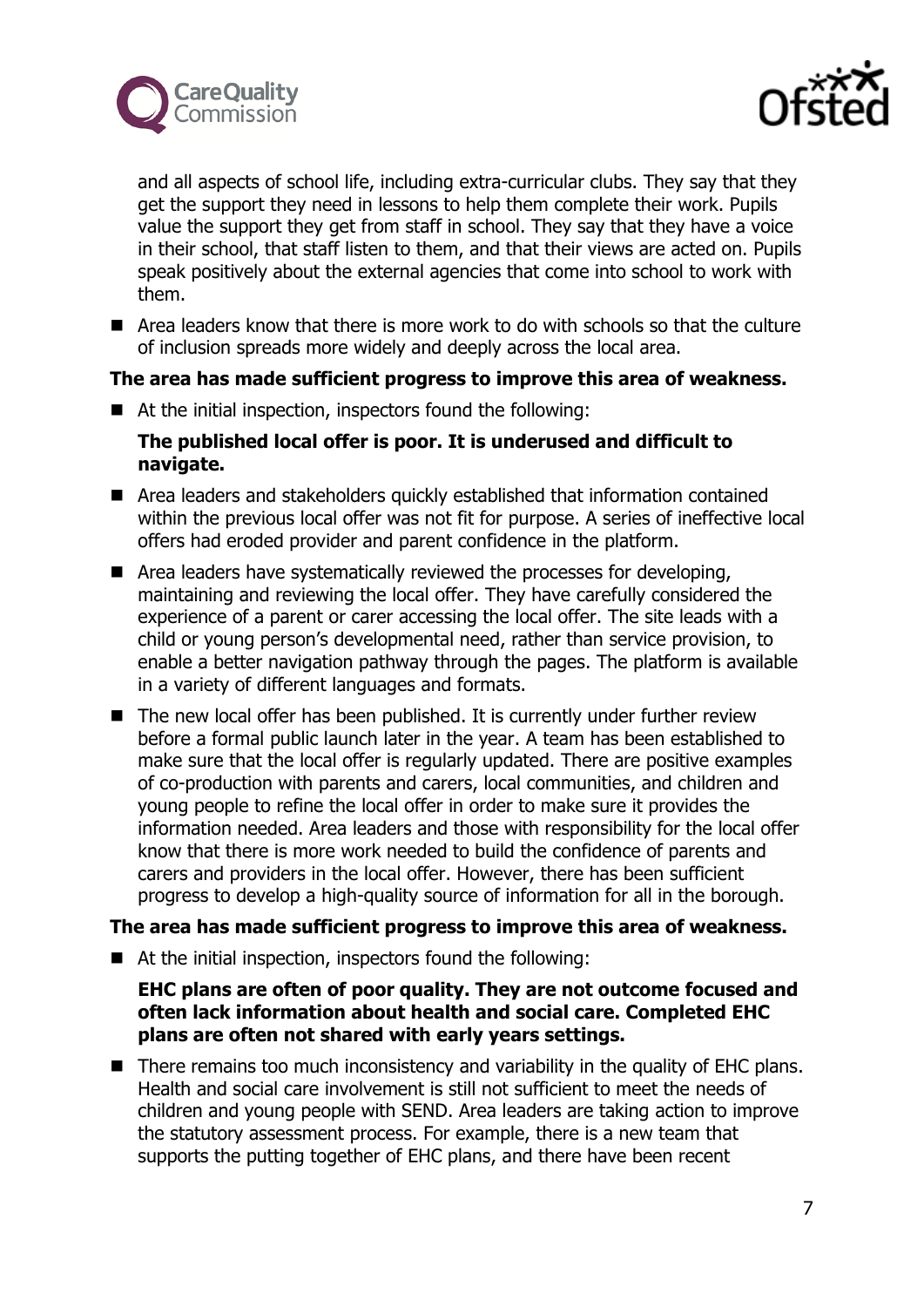



improvements to the quality assurance of plans. However, these are not yet embedded.

- $\blacksquare$  Health partners and the PCF have worked alongside the local authority to develop a more useful EHC plan format so that the needs of the child can be better articulated and understood. However, this progress has not been mirrored when considering a child's social care needs. There is a noticeable absence of social care information in EHC assessments and plans, even if a child is known to social care. Social care officers have begun to address this, but the impact is yet to be seen.
- In some EHC plans, the voices of children, young people and their families are included. The involvement of different services is also identified. However, this is not always the case. The template for the plans is appropriate, but there is a lack of consistency in how well the plans are completed. This means that those accessing the plans do not have a full and complete understanding of a child's or young person's needs. This negatively affects the local area's ability to work with appropriate agencies to meet potentially unmet needs.
- $\blacksquare$  The DCO has led work to improve the quality and consistency of health contributions to the statutory assessment process with the introduction of a template to capture health advice. The template has been adapted to improve the transfer of specialist health advice into meaningful planning for EHC plans. However, health leaders are aware that further work is required to make sure that the relevant information is contained in a child or young person's EHC assessment and plan. This is currently lacking.
- A multi-agency partnership group with representation from the local authority, health partners and the PCF has met to audit the quality of EHC plans. Although this is a positive start, the small sample size reviewed provides a very narrow window of insight into the quality of EHC plans. The DCO has very recently implemented an EHC plan monitoring process, which focuses on the timeliness, quality and appropriateness of advice given and requested. Nevertheless, the impact is not yet evident because the first dataset is not yet available.
- EHC plans are still not consistently shared with all relevant partners. Therapists do not receive a copy of the draft EHC plan to check that the specialist advice has been interpreted correctly. Furthermore, systems to ensure that all health partners consistently receive the final EHC plan are not effective. This means that services working with a child do not receive all the necessary information. It also restricts health and social care partners from working on, and being held to account for, their actions within a plan if they have not had sight of it.

# **The area has not made sufficient progress to improve this area of weakness.**

■ At the initial inspection, inspectors found the following:

# **Pupils with SEND make slower progress than other pupils.**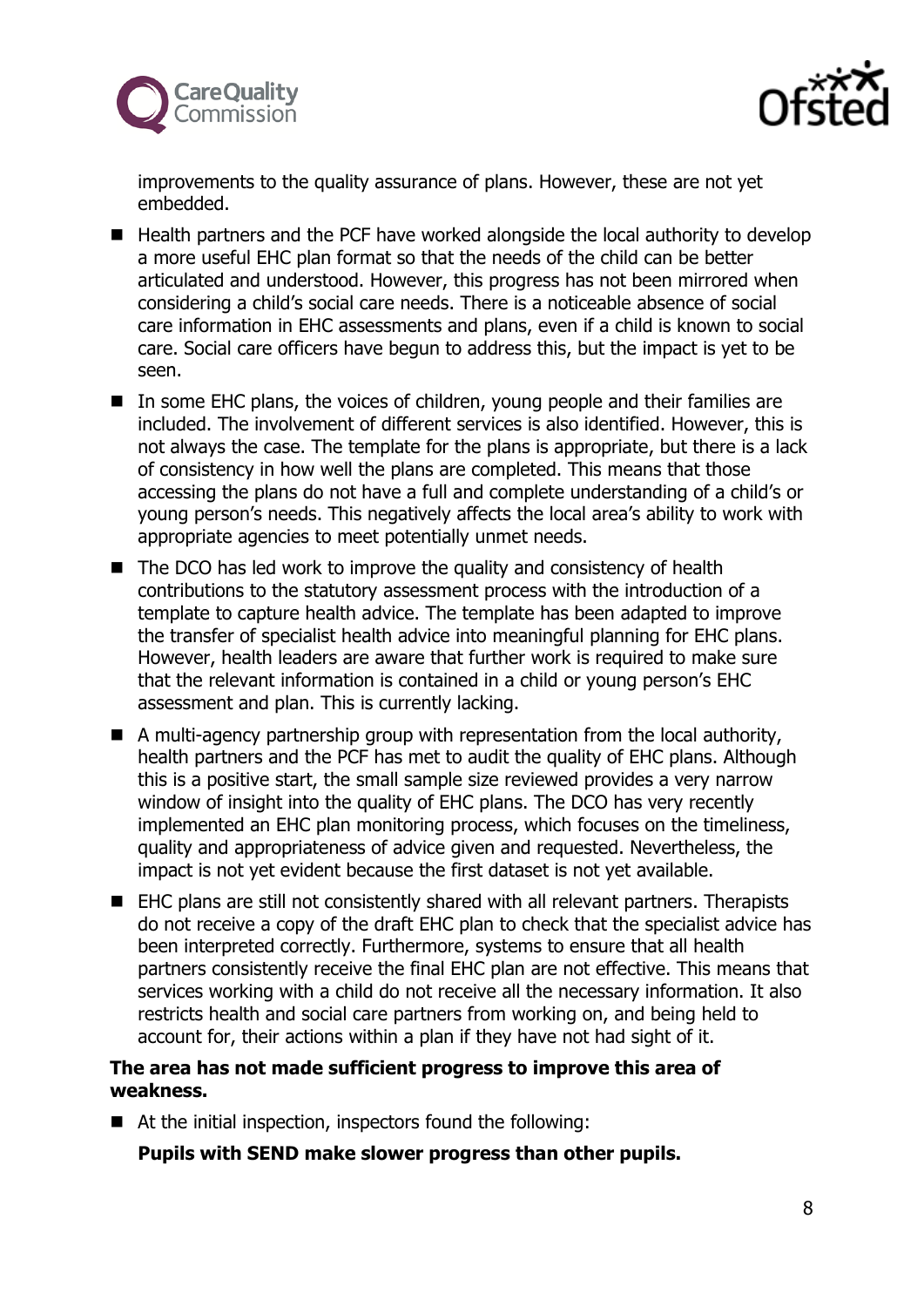



- Since the initial inspection, area leaders and officers have engaged with a range of school and setting leaders. For example, they work closely with school leaders to raise the profile of SEND across the borough and develop inclusion further. Area leaders have organised training opportunities for school staff and established the SENCo network to support SENCos in their roles. However, in broad terms, children and young people with SEND continue to make slower progress than other pupils. Local area leaders acknowledge that this is not good enough and they are keen to see it improve.
- Outcomes for children with SEND at the end of the early years phase remain disappointing. Similarly, pupils with EHC plans do not achieve well in the Year 1 phonics screening. At the end of the primary phase, the outcomes for pupils with EHC plans in reading, writing and mathematics are not good enough. However, at the end of the primary phase, outcomes are more positive for pupils with SEND who do not have an EHC plan.
- At the end of the secondary phase, outcomes for pupils with SEND are more positive. This has improved since the initial inspection and leaders are rightly proud of the efforts that have led to this.
- At the end of key stage 5, the proportion of students with SEND who are qualified to level 2 and level 3 is too low and means that students are not well prepared for their next steps. The gap is more significant for students with an EHC plan.

# **The area has not made sufficient progress to improve this area of weakness.**

■ At the initial inspection, inspectors found the following:

# **Pupils with SEND have higher absence and exclusion rates than other pupils.**

- Since the previous inspection, levels of absence and persistent absence for children and young people with SEND have continued to reduce. Area leaders and officers work closely with schools to promote and improve pupils' attendance. This is supported by wider working with the safeguarding and early help teams to support specific families to improve their children's attendance.
- During the pandemic, the local area worked closely with families to promote attendance. In particular, it worked with parents who were anxious about their children returning to school. The local area has become more than just an enforcement agency. For example, it now works alongside the elective home education team.
- There has been a year-on-year reduction in the number of children and young people with SEND being permanently excluded from school. No child or young person with an EHC plan has been permanently excluded this academic year. This positive picture is also reflected in the declining number of children and young people with SEND who receive a fixed-term exclusion.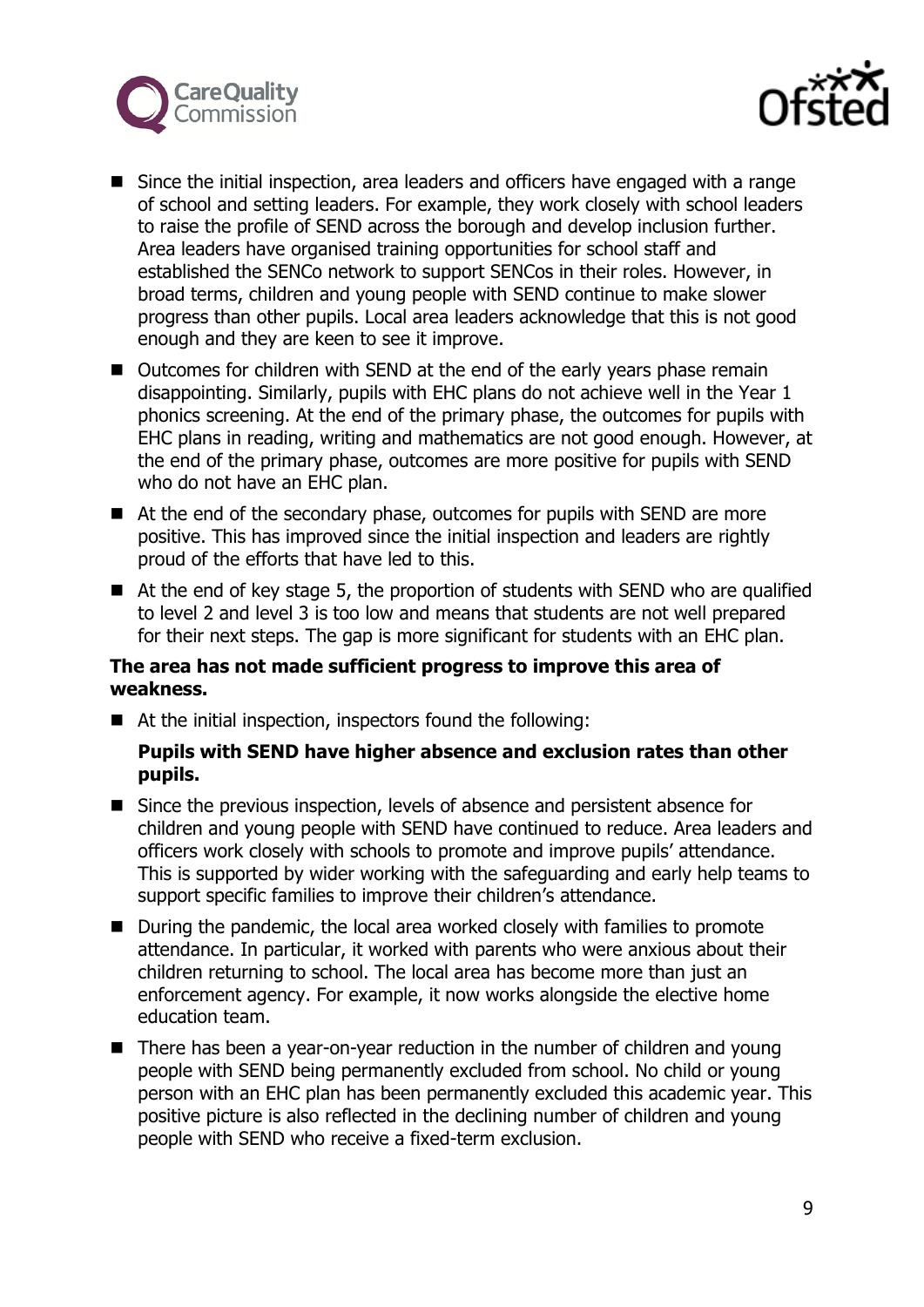



 $\blacksquare$  The inclusive pathways strategy has supported this improving picture. The strategy encourages joint working between schools and the local authority inclusion team. Children and young people who are at risk of exclusion are monitored closely, and intervention is early. If required, alternative provision is used as a short-term placement to avoid exclusion. The child or young person is then supported to reintegrate into a mainstream setting. This work is aided by the virtual school team, which works closely with children looked after. The virtual school team has a policy that no child looked after will be permanently excluded.

## **The area has made sufficient progress to improve this area of weakness.**

■ At the initial inspection, inspectors found the following:

# **There is a lack of local provision post-19 for young people with the most complex needs.**

■ There remains a lack of local post-19 provision for young people with the most complex needs. Currently, there is no provision in the borough for this group of young people. Area leaders have been looking into utilising the borough's further education settings, but no progress has been made with this at the moment. All the current post-19 provision for young people with complex needs is out of borough, it is often part time, and the range is limited. The out-of-borough provision currently used is led by what is available; it is not based on the needs and aspirations of the young person, and so it is often unsuitable. Area leaders know that this is a huge concern for parents.

# **The area has not made sufficient progress to improve this area of weakness.**

■ At the initial inspection, inspectors found the following:

# **Too few young people with SEND progress into employment.**

■ The number of young people with EHC plans entering into apprenticeships and employment has increased year on year and there is a continued upward trend. Young people with SEND in education, employment and training is on an upward trend. Area leaders commission the services of Connexions to support this aspect of their work. Connexions supports schools in the delivery of careers education, information, advice and guidance. It also tracks young people from the age of 16 to 18 and intervenes when required to help the young people secure education, employment or training opportunities. Until last year, there were no supported internships in operation, but there are now. However, while the supported internships provide young people with the experience of work, currently this is not translating into permanent employment. The virtual school works closely with children looked after to ensure that they are on the right pathway to help them to secure employment.

#### **The area has made sufficient progress to improve this area of weakness.**